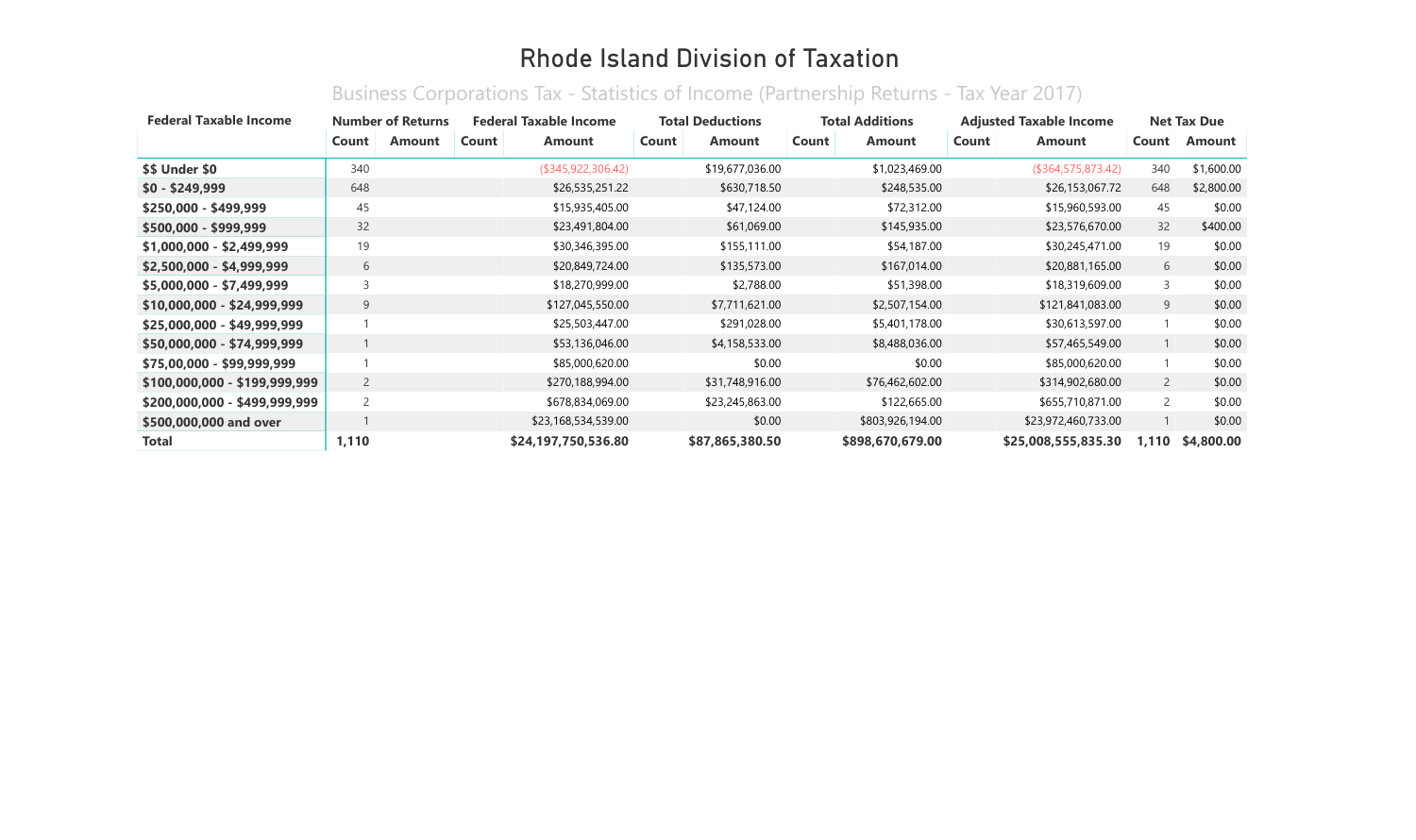## Rhode Island Division of Taxation

Business Corporations Tax - Statistics of Income (Partnership Returns - Deductions from Federal Taxable Income - Tax Year 2017)

| <b>Federal Taxable Income</b> | <b>Number of Returns</b> |               |                |               | <b>Exempt Dividends And Interest Bonus Depreciation and Sec 179 - Deductions</b> |                 |  |  |
|-------------------------------|--------------------------|---------------|----------------|---------------|----------------------------------------------------------------------------------|-----------------|--|--|
|                               | Count                    | <b>Amount</b> | Count          | <b>Amount</b> | Count                                                                            | <b>Amount</b>   |  |  |
| \$\$ Under \$0                | 340                      |               | 5              | \$81,715.00   | 64                                                                               | \$19,595,321.00 |  |  |
| $$0 - $249,999$               | 648                      |               | $\overline{4}$ | \$1,669.06    | 106                                                                              | \$629,049.44    |  |  |
| \$250,000 - \$499,999         | 45                       |               | 3              | \$20,175.00   | 14                                                                               | \$26,949.00     |  |  |
| \$500,000 - \$999,999         | 32                       |               |                | \$8,844.00    | 8                                                                                | \$52,225.00     |  |  |
| \$1,000,000 - \$2,499,999     | 19                       |               | $\overline{c}$ | \$5,309.00    | $\overline{c}$                                                                   | \$149,802.00    |  |  |
| \$2,500,000 - \$4,999,999     | 6                        |               |                |               | $\overline{4}$                                                                   | \$135,573.00    |  |  |
| \$5,000,000 - \$7,499,999     | 3                        |               |                | \$2,397.00    | $\mathbf{1}$                                                                     | \$391.00        |  |  |
| \$10,000,000 - \$24,999,999   | 9                        |               |                | \$13,120.00   | $\overline{4}$                                                                   | \$7,698,501.00  |  |  |
| \$25,000,000 - \$49,999,999   |                          |               |                |               |                                                                                  | \$291,028.00    |  |  |
| \$50,000,000 - \$74,999,999   |                          |               |                |               | $\mathbf{1}$                                                                     | \$4,158,533.00  |  |  |
| \$75,00,000 - \$99,999,999    |                          |               |                |               |                                                                                  |                 |  |  |
| \$100,000,000 - \$199,999,999 | $\overline{2}$           |               |                |               | $\overline{2}$                                                                   | \$31,748,916.00 |  |  |
| \$200,000,000 - \$499,999,999 | $\overline{c}$           |               |                |               | 1                                                                                | \$23,245,863.00 |  |  |
| \$500,000,000 and over        |                          |               |                |               |                                                                                  |                 |  |  |
| <b>Total</b>                  | 1,110                    |               | 17             | \$133,229.06  | 208                                                                              | \$87,732,151.44 |  |  |